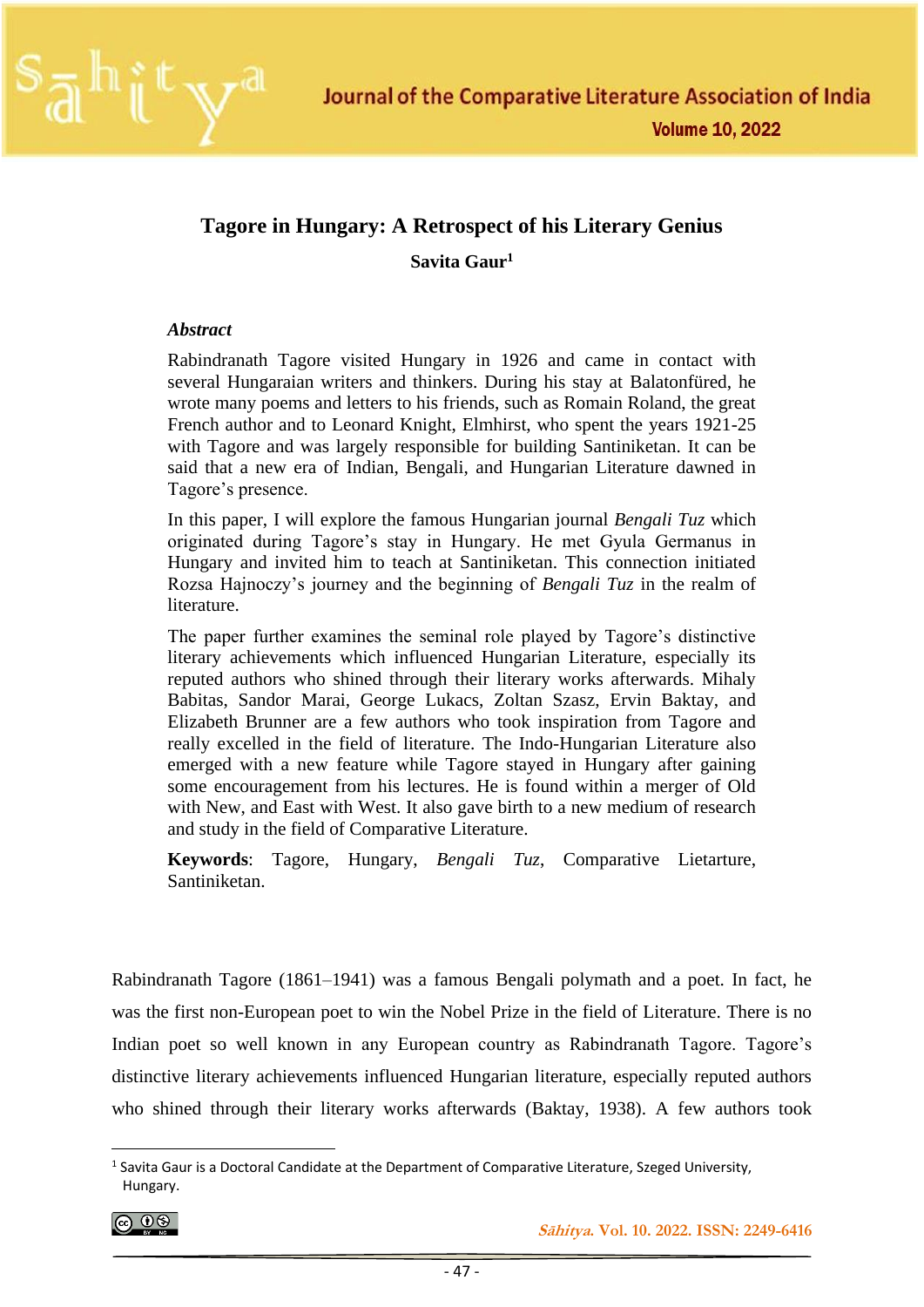inspiration from Tagore and really excelled in the field of literature. The Indo-Hungarian literature also emerged with a new feature while Tagore stayed in Hungary after gaining some encouragement from his lectures. He is found within a merger of Old with New, and East with West. It also gave birth to a new medium of research and study in the field of comparative literature which ended up aiding and providing for the human race.

How much can one culture impossibly distant from the other transmit or grasp the other culture? An analysis was conducted in the light of post-colonial theories. Although Hungarians were integrated into a Christian European culture, they have always been conscious of their eastern roots. It was Rabindranath Tagore who first wrote about Hungarian literature in Bengali. The main channel of cultural interaction between Hungary and Bengal was literature. India's literature at that time was considered as a part of the colonized third world literature. Having an interest in the mysterious east, Shantiniketan brought Western and Indian Cultures together which marked a milestone in the history. Rabindranath had more invested interest in the Eastern Europe in comparison to the west as folk art from that part of the world survived the wave of industrial monotony. He stated that Hungary felt the most like home during his European tour. (Bangha,2008:53.)

Hungarians – Huns – Indian connection. Tagore was also attracted by Hungarian folk music. Prior to his visit, Rabindranath had sent the following lines to the writer Andor Tiszai: "My heart goes to you Hungary, you, who received the earliest kiss of our Eastern sun on your forehead at your throne on the border of the Western continent". (Bangha,2008:126). Tagore wrote an article known as "Glory of literature" where he stated that if anyone can give immortality to the homeland, it will be literature.

### *Reflection of Pluralism in Tagore's interaction with Hungarians.*

Hungary influenced Tagore along with Indian, Bengali, and Hungarian literature. Pluralism a condition or system in which two or more states, groups, principles, sources of authority, etc., coexist. It is the practice of holding more than one ecclesiastical office at a time. Here it reflects different thoughts; inter mixing, Hungarian and Indian, compared on the same platform, in Tagore's writings and his interactions with the Hungarians. I am going to focus or illustrate the example of Hungarian literature that got motivated or changed to some extent due to Tagore's arrival in Hungary. Apart from this, a new era of Comparative literature also occurred during this era.

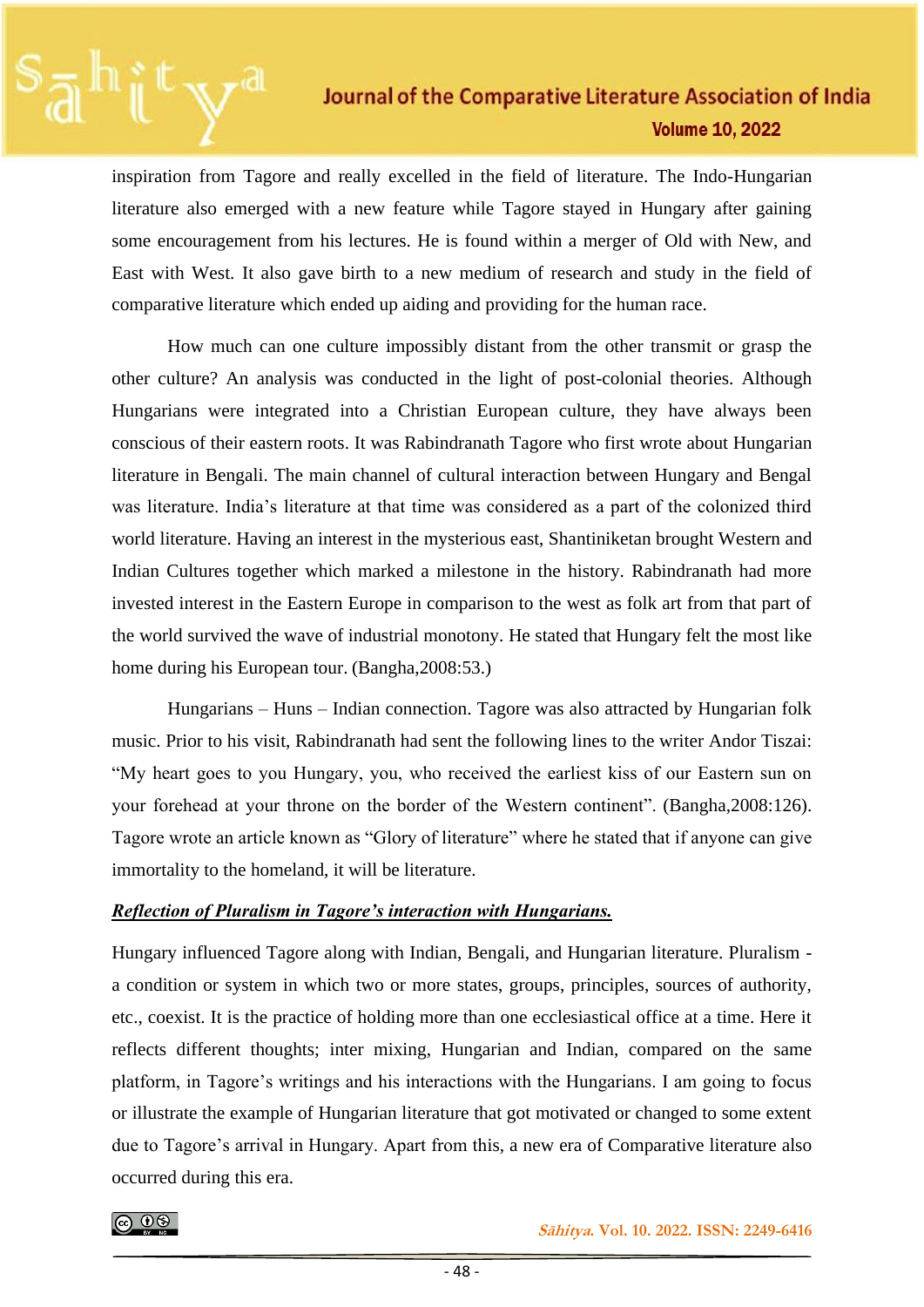To Hungarians in the 1910s and 1920s, Tagore was first of all a prophet of the mysterious East. Most Hungarian versions are based on English prose translations while some are based on German translations. As stated earlier, due to the communist period, translations and their interpretations get influenced by the surroundings. We can observe that verse translations of Tagore have far stronger appeal than prose ones. This makes Tagore's verses true gems in the world of literature (Bangha, 2014.). Tagore is also described as the Eastern sage who contrasted and combined the spiritual East with the materialist West. He was visiting the world to popularize his ideas about an international university in Shantiniketan and to find material to supplement the said university.

Tagore founded Shantiniketan – an ashram (monastery) which was an institute and the very first center of Comparative Literature. Many different nationalities came together in Tagore's ashram and taught aspiring students while doing unorthodox research for the betterment of the human species. During Tagore's stay, the duration and the time he spent at the ashram portrays pluralism in three ways. First, Tagore tried to mend the conflict between the east and the west, which is why he invited teachers from a wide array of subjects. Second, using this as the main philosophical core, he established visva bharti. Lastly, he tried combining western and eastern values do both the cultures could learn valuable lessons from each other. Besides the European culture, Tagore also supported the Arabic culture, which can be supplemented by the fact that he invited a European Hungarian orientalist to visva bharti to impart(Shamsud, 2016). Arabic and Islam teachings to the students. Many Hungarian Scholars visited visva bharti like Gyula, charlesfabri, Brunners, and Baktay. Tagore and the Hungarian scholars needed each other as Tagore was a poet of the highest order and Hungary is a country of Poets and poetry admirers. Tagore's several renowned works are translated in Hungarian like, geetanjali, by Mihaly Babits. Apart from these translations, Tagore is also known as the 'thinker' in Hungary. He wrote letters and interacted with other renowned Hungarian literary scholars and these interactions further led to origination of Bengali tuz, which contained anecdotes on multiculturalism, globalization, comparative cultural study, and cultural transfer. Historical and philosophical views in Bengali tuz, were portrayed and these interactions significantly influenced Hungarian literature. (Bangha,2008.)

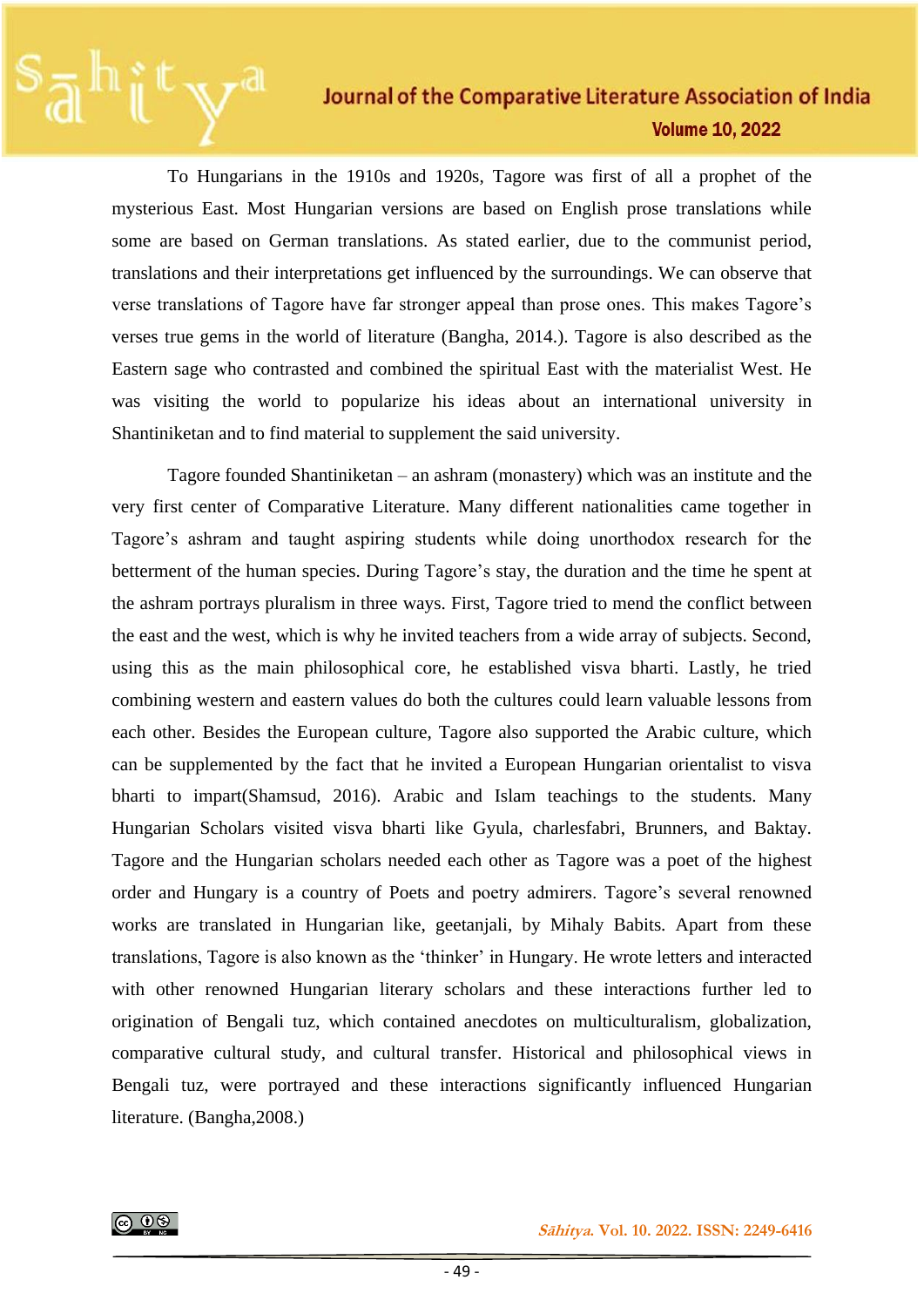The first Hungarian to reach Bengal and to learn Bangla was Alexander Csoma de Koros, who had high regards in India and Hungary due to his knowledge and understanding. .Mother and daughter, Brunner and Charles Fabri also visited Shantiniketan. When they went back to Hungary, they did not have good remarks regarding Tagore. But after some time the Hungarian govt. changed, which brought a change in their opinions as well. There could be chances of political factors influencing this change. (Bethenfalvy,1980). There is no Indian poet so well known in any European country as Rabindranath Tagore. His works have been extensively translated into English and then into further languages and books of criticism have also been written about him.. His connection with several countries also led to multiple publications distributing his work. In the twenties he was celebrated as poet, sage, prophet, and even a Saint from the mystic East. Later, he started losing the fame in the following decades, but gained momentum again due to the western oblivion. Hungarian heard about the only Nobel Prize winning Bengali poet that led to Hungarians recognizing his works and himself both. This fast-tracked the journey of his works reaching Hungary. Tagore majorly played four roles, a philosopher of religion, a politician, a narrator, and a lyricist(Dasgubta, 2013). Most of his works available in English were translated in Hungarian. The Hungarians also considered Tagore as a fine musician and painter as well.

### *Tagore's Journey to Hungary*

On his European tour during 1926, Hungary inspired him so much that the poet referred to the Hungarians as his relatives. In the initial times, Hungarians rejected him as philosopher due to his Christian catholic beliefs and Hindu sage propagates, but they later started appreciating him as a poet and an individual both.

His personal visit to Hungary which took place between  $26<sup>th</sup>$  October 1926 and 13<sup>th</sup> November 1926 was an unforgettable event. This visit was mentioned in the contemporary newspapers and magazines like Az Est, Pesti Hirlap, Magyar Hirlap, uj Idok, Nyugat.( Wojtilla, 1983:11). The exact reason of him coming to Hungary is still unknown.

Apart from the accounts of some travellers, Sanskrit literature represented the culture of Indian subcontinent for Hungarians. Tagore's Noble Prize informed the larger public in Hungary that contemporary India possessed a dynamic literature. The first reports about the Indian poet misspelled his name, misread his age and apparently confused him with the musicologist Raja Sourindra Mohan Tagore. Mihaly Babits and Deszo kosztolanyi wrote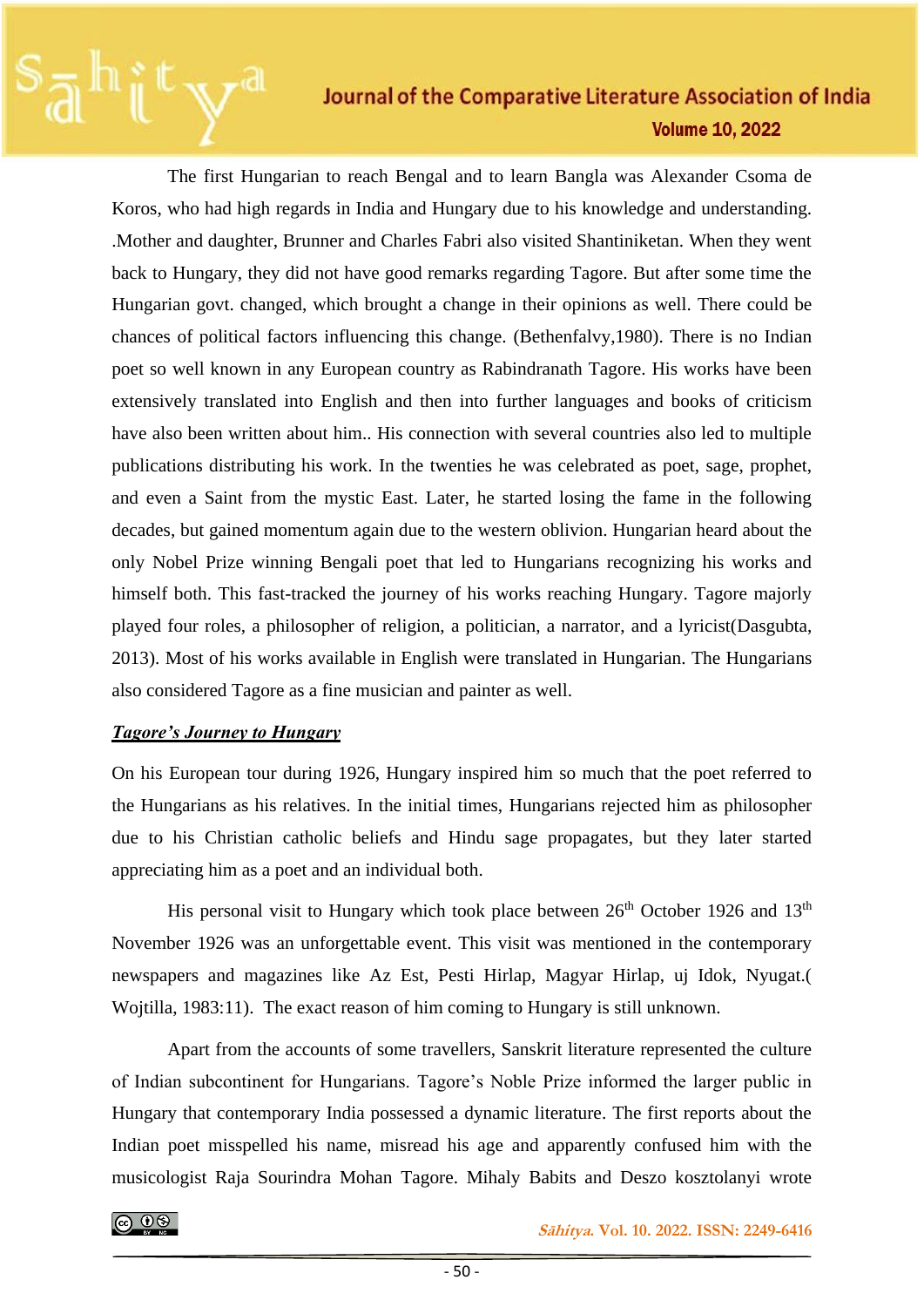about him in the initial stages and after the Noble Prize, the strange sounding name of Rabindranath Tagore started to feature in Hungarian life so much so that the pronunciation of the poet's name became a way of testing drunkenness: the person who was able to pronounce it was proven not to be drunk(Bangha, 2014).

According to the report of Pesti Hirlap, the poet arrived from Vienna in Budapest on 26<sup>th</sup> October 1926. At first, meeting with newsmen, Tagore stated that he had very friendly feelings towards the Hungarian population.

On 26 October, Tagore took a train from Vienna to Budapest with his secretary, P. C. Mahalanobis, the secretary's wife Mrs. Rani Mahalanobis, a German baroness and the Hungarian scholar Ferenc Zajti.. Mrs. Mahalanobis wrote about experience of Hungary in the Book: She stated "It seems that their manners are somewhat more similar to ours that is to say they are not so formal. They have a feeling of oriental kinship". After spending a few days in Budapest and attending several lectures and programmes, Rabindernath got sick due to his heart problem and had to shift to Balatonfured. When Tagore gave lectures, people applauded for minutes where he didn't used to say anything. He also used to greet them in Viszontlatasra in Hungary. Performances, songs of Izabella Nagy, and Radics bands fascinated and pleased Rabindranath the most (Bangha , 2008:145). He liked Gypsy folk music of Bella Radics, known as the Gypsy King.. After giving lectures, visiting the town, attending cultural literary programmes in Budpest, he met many Scholars on  $30<sup>th</sup>$  October. Gyula Germanus was one of the said scholars present.<sup>2</sup> This meeting was the reason behind him extending an invitation to Gyula for teaching at Shantiniketan. (Bangha,2008:148). He also met Charles Fabry. After his meetings and programmes, he felt a suffocating sensation, and then Professor Koranyi, a famous heart specialist paid him a visit. As per Koranyi's advice, Tagore decided to spend a few days in a sanatorium in Balatonfured, near the "Hungarian Sea" Lake Balaton, one of the largest lakes in Europe.

He stated that he was fascinated by the scenery as well as the beauty of its inhabitants, as people in Hungary were really charming and simple. Hungarians are expressive beings and portray their true feelings in their actions and speech. On  $8<sup>th</sup>$  November 1926, he planted a linden tree and placed a commemorative tablet under the said tree.. He stated: " I am planting

$$
\textcircled{\tiny{\textcircled{\#}}}
$$

 **Sāhitya. Vol. 10. 2022. ISSN: 2249-6416**

<sup>&</sup>lt;sup>2</sup> My research book based on Bengali tuz, and because of this meeting ,origin of this book occurred and Tagore invited Germanus in shantiniketan for teaching and rest is History.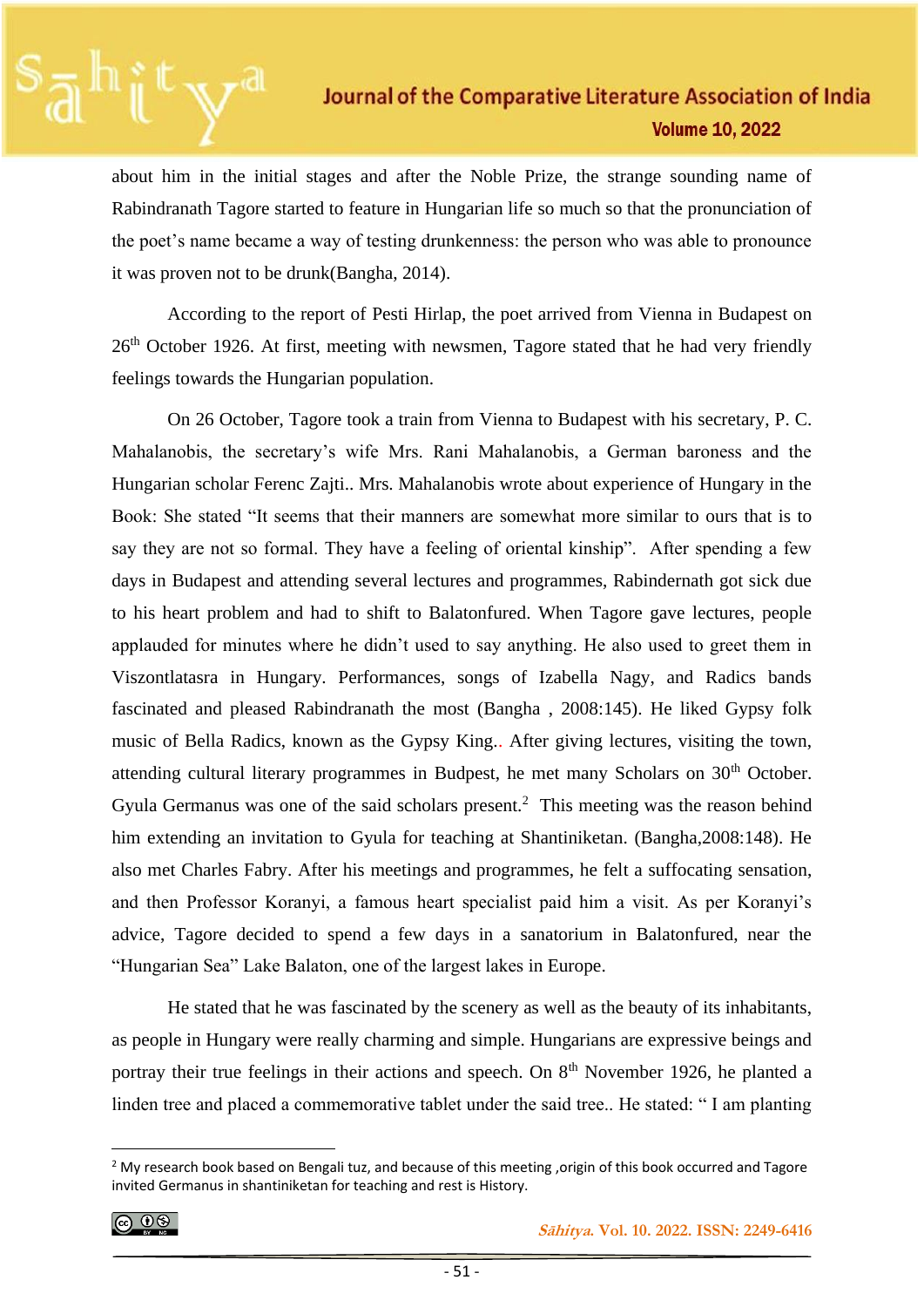this tree in resemblance of my stay here, it was more than hospitality. I have come to the land of a nation which is emotionally akin to India". (Bangha,2014)He also wrote about Hungarians having a unique aura of affection surrounding them. In Balatofured, Tagore finished 250 brief Bengali poems on 7Th November titled Lekhan (Scribblings). After the unforgettable stay in Balatonfured, Tagore returned to Budapest on  $10<sup>th</sup>$  November 1926. On the morning of 11th November, Rabindranath had another Sightseeing tour in Budapest and on  $12<sup>th</sup>$ ; he took the train for Zagreb. On the last day of his stay, he wrote a short poem for Hungary and translated it into English( Bangha , 2008:164).

After this visit, many Hungarians like Germanus, Elizabeth Brunner, Ervin Baktay and Charles Fabry also visited Shantiniketan. Until the year of his death, he kept sending greeting cards to the Head Physician of the Sanatorium. When Indians visit Hungary, they also make a trip to the place associated in the country with Rabindranath to pay their tribute to the memory of the greatest Indian poet of the Twentieth century. In this way, the fortnight Tagore spent in Hungary became one of the most important points of references in the history of Indo- Hungarian contacts. Because of Rabindranath's stay in lake Balaton, the town became a Tagore-sight in Hungary for many Indian visitors. Darjeeling and Balaton were connected, because the tomb of Alexender Csoma de Koros was present in Darjeeling. In the hospital room where Tagore had stayed, the Hungarians kept it untouched in his memory and called it as Tagore – Szoba, which was visited by many Indian visitors. (Wojtilla,1983 ) The image of Rabindranath Tagore is very much alive in Hungary today. This image keeps changing due to his personal and literary impact on different countries. Many friends of literature and arts gained a deeper appreciation of Tagore's works, and on the other hand the criticism also became sharper. But the final result was positive and left a visible mark in the form of tree planted by the poet himself in Balatonfured . All these events triggered a new chapter of his life. Tagore, during his stay at the Sanatorium in 1926, wrote many poems and letters to his friends, such as Romain Roland, the great French author, and to Leonard Knight, Elmhirst who spent the four years from 1921 to 1925 with Tagore and was a large part of building Shantiniketan with Tagore. A new wave of Comparative Literature also came ashore after Tagore's work was introduced in Hungary. It can be said that a new merged era of Indian, Bengali, and Hungarian Literature took birth under Tagore's presence which has always inspired the authors and scholars of all times to explore beyond the standard norms in the field of literature.



 **Sāhitya. Vol. 10. 2022. ISSN: 2249-6416**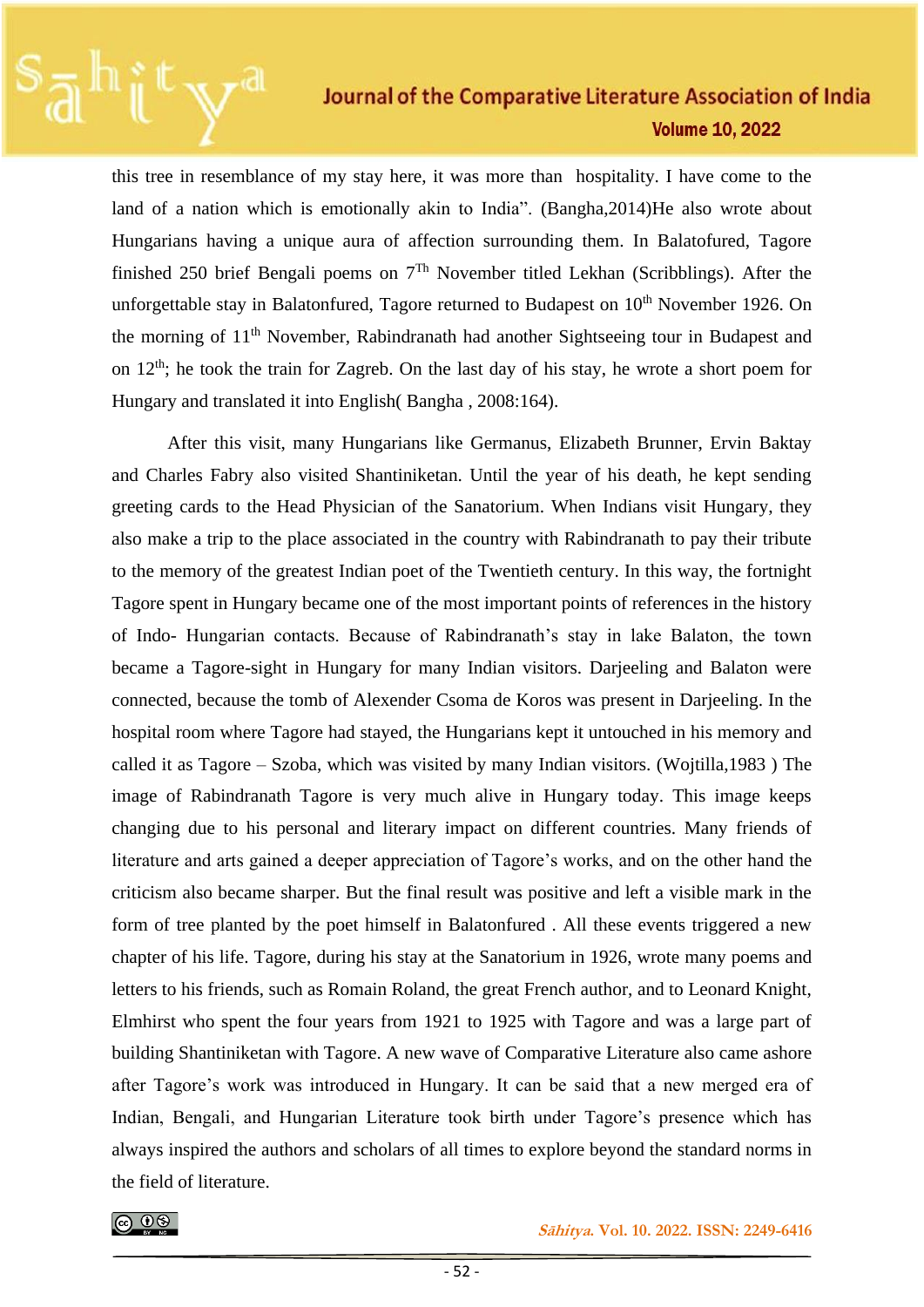

### *Bengali Tuz*

The chain of events behind Bengali Tuz's creation was set in action due to this meeting as Tagore invited Germanus to come and teach in his unique educational abode Shantiniketan where, Germanus and his wife stayed after accepting Tagore's invitation. The subject of my thesis, 'Bengali Tuz', was created because of this interaction between Gyula with Tagore. In 1928, Tagore decided to set up a chairperson for Islamic Studies with the funds received as donations made by the Nizam of Hyderabad. He recruited Gyula Germanus, professor of Turkish and Arabic at the Royal Hungarian University for the position of the Islamic Studies Chairperson.(Wojtilla,1983). This marvelous connection initiated Rozsa Hajnoczy's journey and the beginning of the famous Hungarian travel journal 'Bengali Tuz' in the realm of literature.

Hajnóczy's husband was a well-known orientalist, and was known as the famous East explorer "Gyula Germanus" (1884-1979). He was a prime Hungarian scholar of Islam. Professor Gyula Germanus (1884- 1979) the internationally reputed scholar in Islamic studies, well-known orientalist, and was known as the famous East explorer and a distinguished authority on Arabic languages and literature was invited to India by Tagore in 1927. He was offered the chair of Islamic studies in Shantiniketan. As one of his biographers wrote: Germanus stayed in Shantiniketan for several years and produced a galaxy of scholars interested in Islam studies. While staying in Shantiniketan, Germanus was accompanied by his wife Rozsa Hajnoczy who wrote a novel called Bengali Tuz (Fire of Bengal) which has been translated in several editions. The novel depicts their daily life through the eyes of Rozsa who was a housewife at that time. Hajnoczy stayed there for three years and wrote the journal about her stay in India and her experiences. The novel depicts their daily life through the eyes of Housewife. However, one can grasp the spirit of the Shantiniketan of those days. *Bengáli Tűz* ['Fire of Bengal'] by Rózsa G. Hajnoczy (1892-1944) is a Hungarian travel journal, written in the 1930s-early 1940s and is known among readers in India and Bangladesh too. A Hungarian housewife travelled to India accompanying her husband in 1928 and stayed there for three years, all the while recording her personal experiences as journal entries which provided the 'raw material' for *Bengali Tűz*. It is a Hungarian journal and is often described as a travel journal or a novelistic voyage. It comes from the period of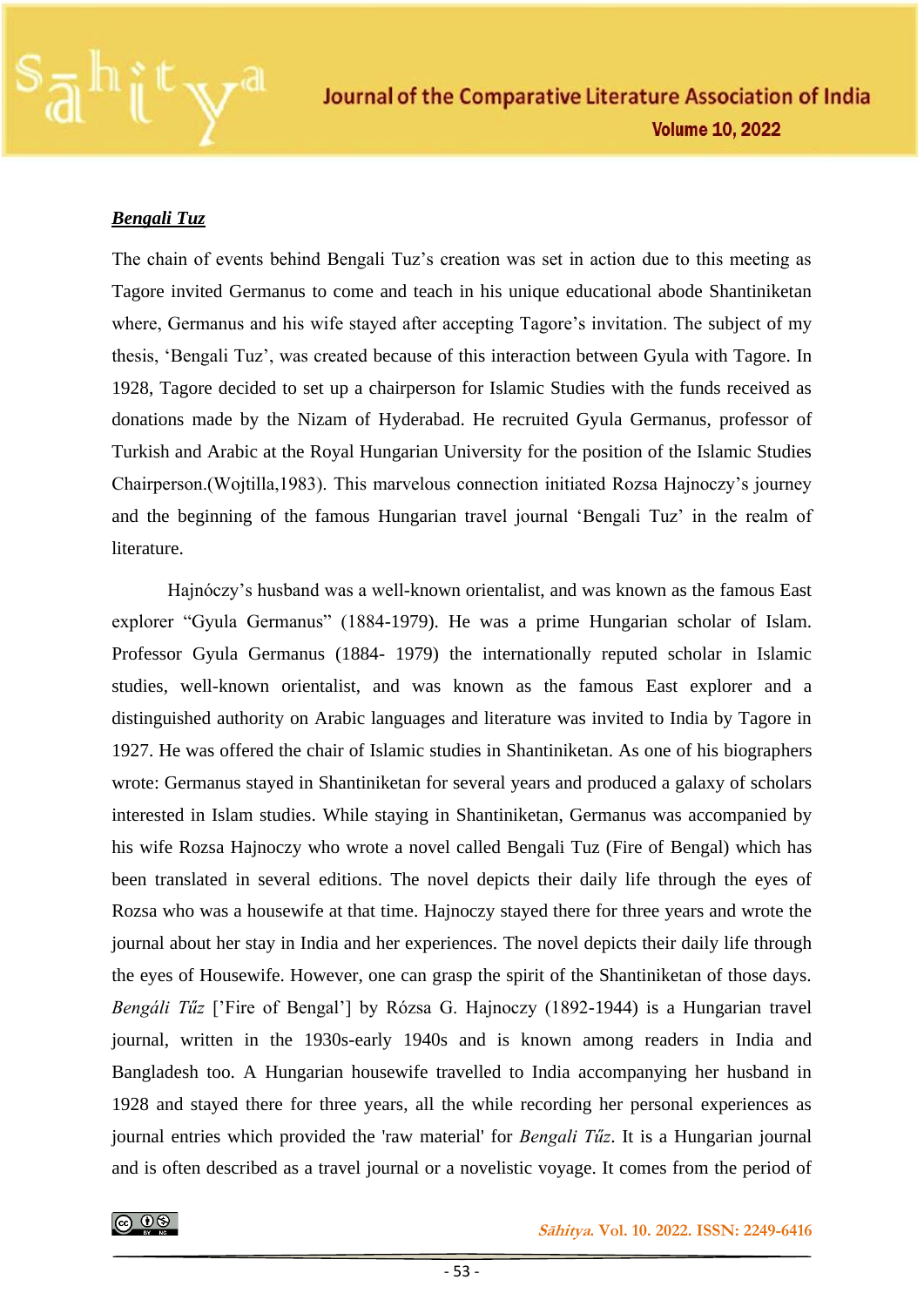early twentieth century written by Rózsa G. Hajnóczy (1892-1944) between the year 1928 and 1931, before the Independence of India from Britain (Hajnóczy, 1993) .It first got published in 1944 and has acclaimed a wide population of readers, especially Hungarian females The English translation, *Fire of Bengal* was prepared by a Hungarian female, Eva Wimmer along with her husband David Grant. The journal was finally published in 1993 in Dhaka, Bangladesh(Hajnóczy, 1993) and another translation was done by Mr. Kartik Chandra Dutt into Hindi language which got published in 2011 and was titled Agniparva – Shantiniketan (Ek Hungarian Grihvadhuki Diary, अग्निपर्व – शांतिनिकेतन

(एकहंगेरियनगृहवधूकीडायरी). The book contains different aspects like Multiculturalism, Globalization, Comparative Cultural Study, and Cultural Transfer in abundance. Many historical and philosophical views came out in Bengali Tuz due to the presence of those aspects only. The journal contained all shades of different aspects coming from cultural, political, social and spiritual regions of the contemporary Indian society. The fire of Bengal, has become the most popular Hungarian book about India and ran into eleven editions between 1943 and 1985. It is mixture of novel and travelogue In Hungarian edition, the names of all characters are real , but in English edition they are different. The meeting of East and West is the central idea of Tagore's university and in this sense the book is really about Santiniketan.

The first Bengali to read the book was Ketaki Kushari Dyson. From her opinion, the book was written from a European standpoint and sometimes Rozsa failed in understanding Shantiniketan. She states that the book is like an MGM epic movie and would indeed make a good film(Bangha, 2008:63). The book can also be compared with Mircea Eliade's Romanian prose writings such as the novel 'Maitreyi'.

### *Impact of Tagore in Hungarian Literature*

The Indo-Hungarian literature also emerged with a new feature while Tagore stayed in Hungary after gaining some encouragement from his lectures. Here I am going to focus and illustrate the examples of Hungarian Literature inspire or motivated due to arrival and introduction of Tagore in Hungary.

Hungary is a country of poets and lovers of poetry and Tagore was a poet of the highest order. Tagore's several renowned works are translated in the Hungarian language.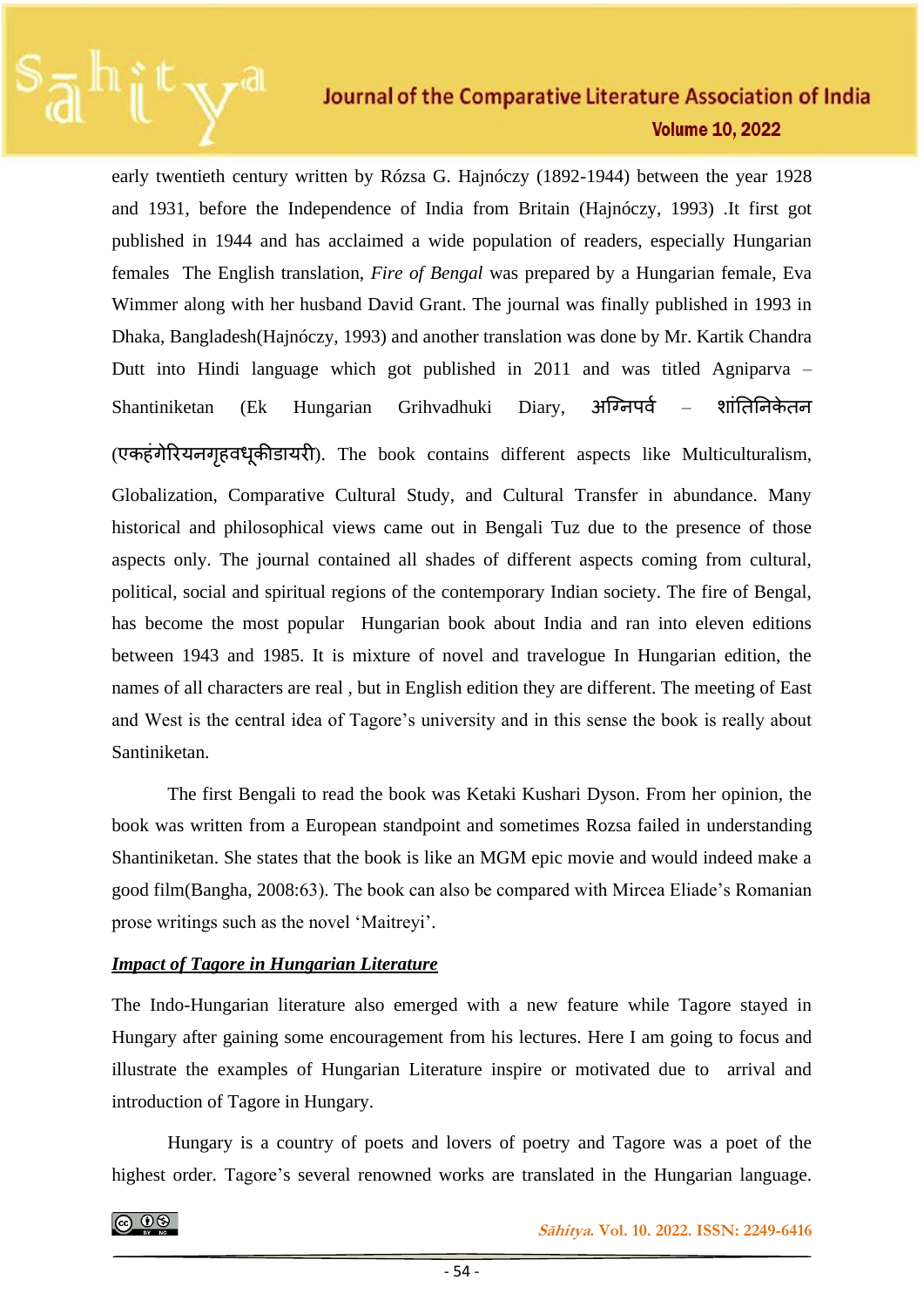Apart from his translations, he is also remembered as a thinker in Hungary. Poets help to form public opinion, and are initiators of social development which is expected out of them by the public. Poetry – Hungarian or foreign – is a sacred thing. Books of poetry sell so easily because of the large number of followers and admirers of poetry. The Hungarian language is spoken roughly by 15 million people in the world; therefore Hungarians opened the door to foreign culture including literature. This led to man of Tagore's works that was translated in English to get again translated in Hungarian by several Hungarian poets. Moreover, the translated literary work has its own limitation. Although it's not 100% accurate, but give readers do get a glimpse of the translated work(Wojtilla, 1983).

The first translation of Gitanjali was made by Mihaly Babits. This translation contains only few stanzas but the charm of poetry is very evident. The full translation of Gitanjali was done by G. Szentirmay in 1920. There is a long list of translations done of Tagore's poetry but only two of his plays have gotten translated even though he wrote over forty plays. The 'King of the Dark Chamber' was translated by O. Wildner in 1920 and second play that got translated was 'The Post Office' by Zoltan Bartos in 1922. In the case of novel writing or prose writings, 'At Home and Outside' (in the original: Ghare Bahire) was translated to Hungarian by Ference Kelen under the title Bimala (inspired by the female lead of the story) in 1924(Bangha , 2008:34). Some short stories of Tagore's have also been translated in Hungarian in 1922 by Zoltan Bartos. Tagore's autobiography i.e., 'My Reminiscences' was translated by G. Hasongardy was in 1922 and won the heart of many Hungarian readers who were fans of Tagore. Besides these, there are other writers like Sandor Weores who translated 'Gita Govinda'; in fact some of these writers are known as Tagore translators. Generally Tagore used to write in Bangla and then used to translate them into rhythmic English prose(Wojtilla, 1983:40). As the time progressed, he also gave other writers to translate his works into English. The Hungarian translations were mostly done without adequate experience and skill, without the knowledge of oriental worldview which is why they were never able to truly interpret Tagore's value. He created profound symbolic dramas like 'The King of the Dark Chamber and short stories which depicted the Indian life in a realistic manner. (Gora and Mashi), Jozsef Vekerdi, the outstanding Sanskritist and an expert in Indian literature, wrote about Tagore in his Bengali Literature article named 'Vilagirodalmi Lexikon.' He stated – "Tagore is the consistent representative of the leading ideas of the age: the consciousness of national dignity and social reforms" (Bangha, 2014).

 **<b>***Sāhitya*. Vol. 10. 2022. ISSN: 2249-6416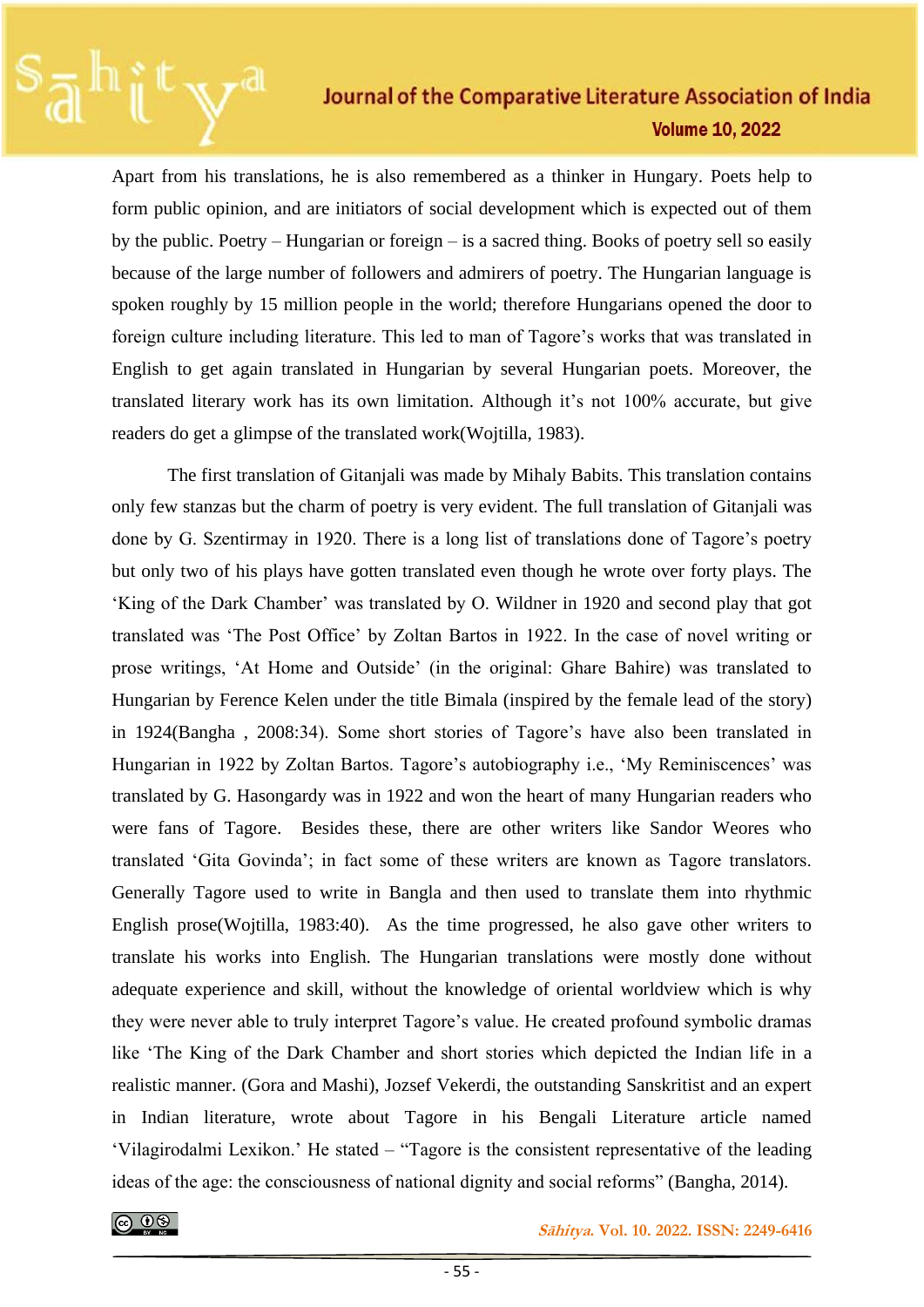Tagore is a multifaceted writer, he wrote philosophical meditation book 'Sadhana' where he expressed Hindi poems like Gitanjali, Cresent Moon ,The Gardener etc. Tagore is also remembered as a philosopher, a teacher of Indian philosophy and an apostle of a message of India. His philosophical prose writing 'Sadhana' is available in Hungarian translation, in which Tagore offered a fresh interpretation of 'Upnishads' or even a substitute for the original sources. Ervin Bakaty compiled a book devoted to Hindu worldview under the title 'Szanatana Dharma' – Az orok torveny (Eternal law) in 1936,  $2<sup>nd</sup>$  edition: India bolcsessege (the wisdom of India) in 1943 in Budapest(Wojtilla, 1983:48). 'Sadhana' was a great success in Hungary and also attracted criticism from different directions. The most intensive Tagore criticism came from the Catholic Church. This elaborates the special relation between the 'human soul' and 'absolute being'. Man is a creature and God is the Creator. Man is finite and God is infinite(Wojtilla, 1983:53). He defends the rightness of the Hindu worldview against the West. Tagore, a poet and prophet was a representative of the intellectual awakening in India. According to him, Man is not a slave of the world; he must be a lover of it.

Nobody today challenges Tagore's greatness. It is remarkable that Tagore was always popular with various different groups. They shared a common admiration of Tagore and liked to quote him. But sometimes Eastern poets can be impossible to read for a western reader(Wojtilla, 1983:63). When social circumstances change, people's outlook also changes. So, thanks to socialist culture policy, the Hungarian reader is becoming acquainted with the real Tagore through better translation. (Wojtilla, 1983:66). From the ocean of controversy and misunderstanding, a fresh and purified image of Tagore is emerging. Tagore borrowed from folk poetry reciprocally, which is why, today a common man, may recite or sing his poems even though he may be illiterate. This kind of popularity is only one of the characteristics of the greatest poet of every nation. In Hungary, Sandor Petofi can claim this glory. Tagore's oeuvre is alive in the new editions of his works in Hungary. His name is inseparable from the Indian Renaissance and the progress of mankind.

Publishing Tagore's books in the early 1920s was deemed as a good business. Mihaly Foldi who translated Tagore's volumes said that Tagore's teaching about love and harmony of man and nature was not a new idea but rather something that is forgotten again and again and the public needs to get a reminder of it every now and then. Other translations were done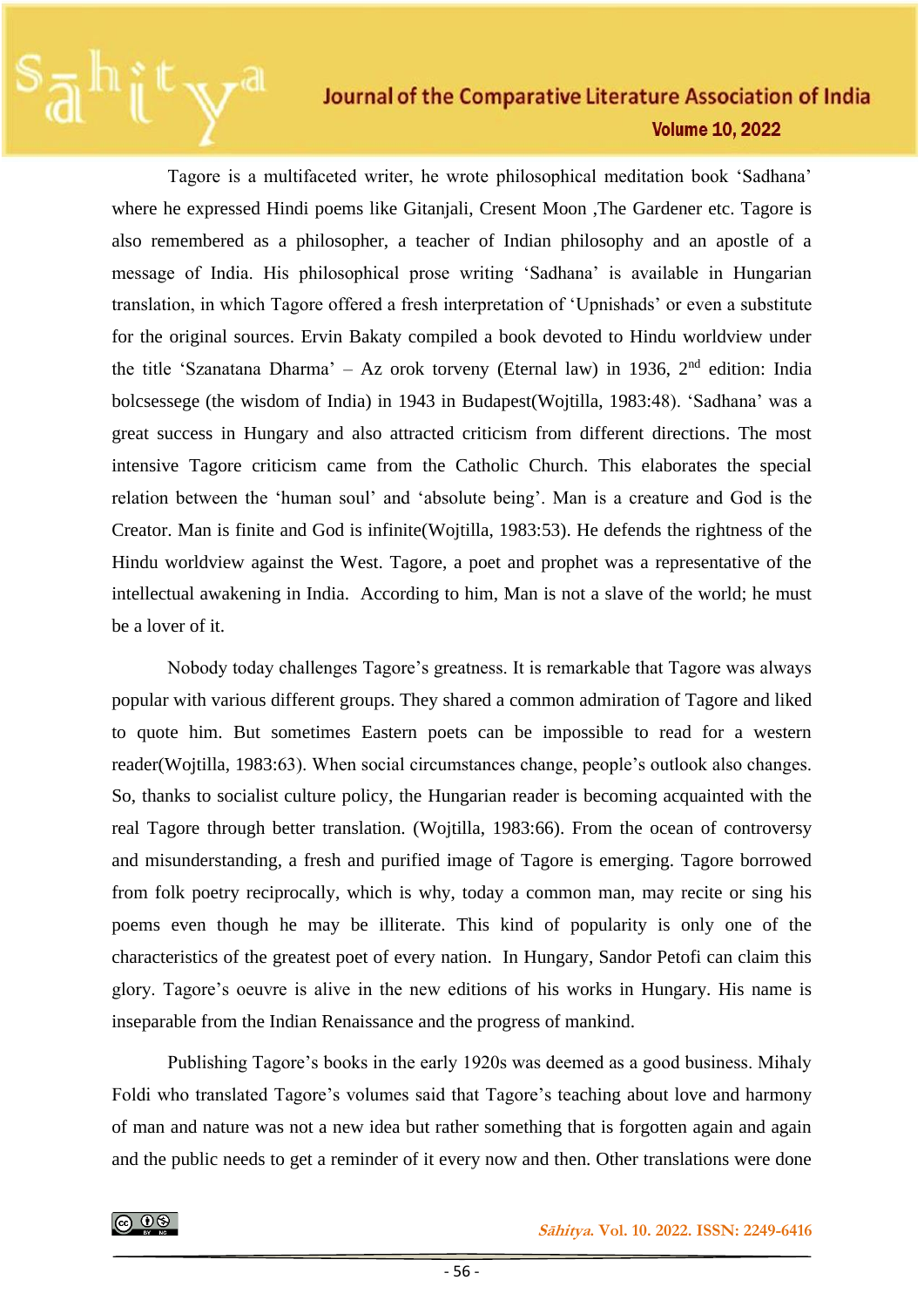by Mihaly Baits, Deszo Kosztolanyi, Sandor weorse etc. Rabindranath received the strongest criticism from a person who was far from sharing the same ideas as Tagore, that is Georg Lukacs. Georg stated that Tagore's international fame was politically motivated. Others poets also criticized Tagore but they also consider his human values and his poetic achievements. Jeno Dsisda's poem is an example of Hungary's disappointment with the West and its turn towards the East. Antal Szerb who wrote Hungarian History of World Literature, made statements on Tagore which were not based on proper study and were filled with surprising mistakes(Bangha, 2014).When Tagore arrived in Hungary, he was received by the Regent Miklos Horthy. His days spent in Balatonfured created a deep impression on him. Tagore had an outstanding career again in Hungary in the 1920s but that later started to diminish.

The paper further examines the seminal role played by Tagore's distinctive literary achievements which influenced Hungarian literature, especially reputed authors who shined through their literary works afterwards. Mihaly Babits, Sandor Marai, Gyorgy Lukacs, Zoltan Szasz, Ervin Baktay, and Erzsébet Brunner are a few authors who took inspiration from Tagore and really excelled in the field of literature.

Mihaly Babits – One of the first Hungarians to present Tagore to the public. He translated four poems from English and wrote an article about the Bengali poet, in which he elaborated Yeats's idea of comparing Tagore with Saint Francis of Assisi. He is one of the leading poets of the twentieth century who took up translation too as an integral part of his poetic career. In his article named as Two Saints, he wrote this saint is naïve as a thirteenth century Italian Saint. But in his youth he wrote love poetry and dramas as well. Tagore's poems are conscious searches of the soul for its own sentiments, for God found in the soul's depths(Bangha , 2008:201-206)

Georg Lukacs – The outstanding communist aesthetician, published a short article in German about Tagore's novel 'The Home and The World' in 1922 in the magazine Die Rote Fahne. The intellectual conflict in the novel is concerned with the question of the use of violence. It also depicts the ideology of the eternal subjection of India. More or less it is about the conflict of Gandhi and Rabindernath about the struggle of freedom of India(Bangha , 2008:212-216).

Aladar Kuncz – He is inspired by Tagore's thoughts and wrote a short story named 'Tagore's Melody'. The story is one of the most beautiful examples of how Central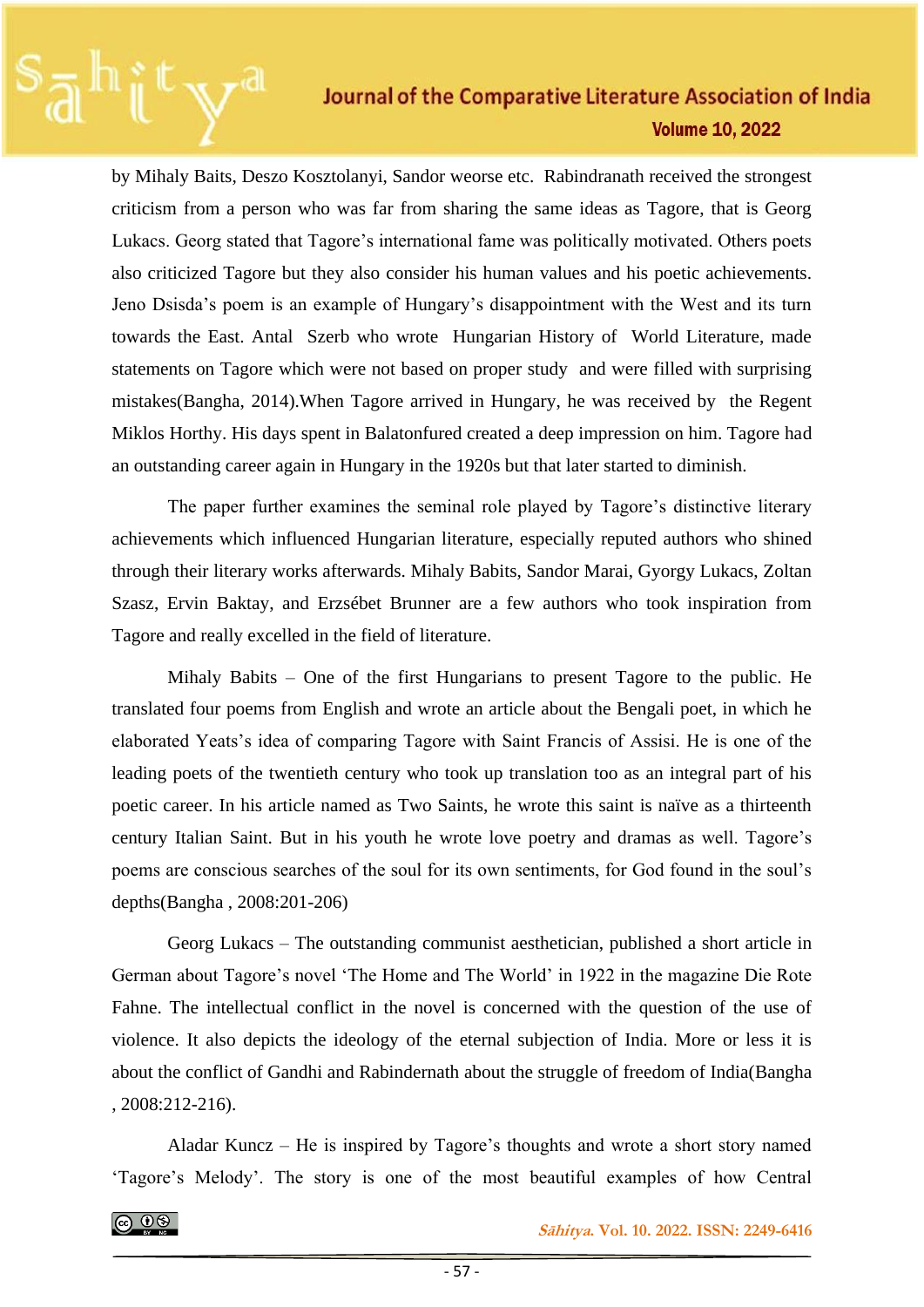Europeans in the early twenties appreciated the Indian Prophet. The article written by him, entitled as – The Tree that set Forth, - To Tagore's melody. According to him Tagore was a man from the distant East who brought us the philosophy of the trees. Through this, he tried to narrate Tagore's love for nature and illustrates the merits of his poems(Bangha , 2008:217- 222).

Dezso Kosztolanyi – His wide poetic horizon and aesthetic refinement produced three verse translations of Rabindranath. Initially, he criticized Tagore very heavily. He found Tagore's effort to change the world a bit childish and unrealistic but later on started understanding appreciating Tagore as well. He was another leading poet of the twenties belonging to the same circle of writers from the magazine Nyugat as Babits. In his article, he wrote that all of us know that real culture and spiritual excellence is not quantitative but a qualitative concept. His poem first pleases us and then only appeals to our emotions. It already pleases me, though I cannot conceive the meaning yet. Anticipation arises in me, which is more than knowing. How great a person and a poet he must have bent(Bangha, 2008:225-229).

Istvan Zaborszky – He wrote about – The worldview of Rabindranath Tagore in regards with modern and spiritual view and Christianity. His book about Rabindernath examines Tagore's philosophy and compares it with Catholic theology. It tries to establish the superiority of Catholic theology over the poet's ideas. It appeared precisely at the time of Tagore's visit to Hungary. Author compares Tagore's worldview first with the modern spiritual culture and then with Christianity. Deussen, the famous Indologist thought that 'one, who wants to develop Christian consciousness in a consistent way, has to turn to the Upanishads'. His central truth is the unity of the self with the universe, the spiritual realization in the world. This is real enlightenment. and with this, he wants to show that the Hindu worldview is the primary source of truth and everything that is good in the western worldview which can be found in Hinduism(Bangha , 2008:234-240)

Ervin Baktay – He was a maternal uncle of Amrita Sher Gill. He published two small deeply appreciative monographs on Rabindranath Tagore in 1921 and 1922 on the basis of literature available in English and German. He translated some of Tagore's poems as well. He was the most popular Indologist of the twentieth century. He wrote about his visit and stay in Rabindernath Tagore's Shantiniketan. In his books India – I, II, he wrote a chapter named as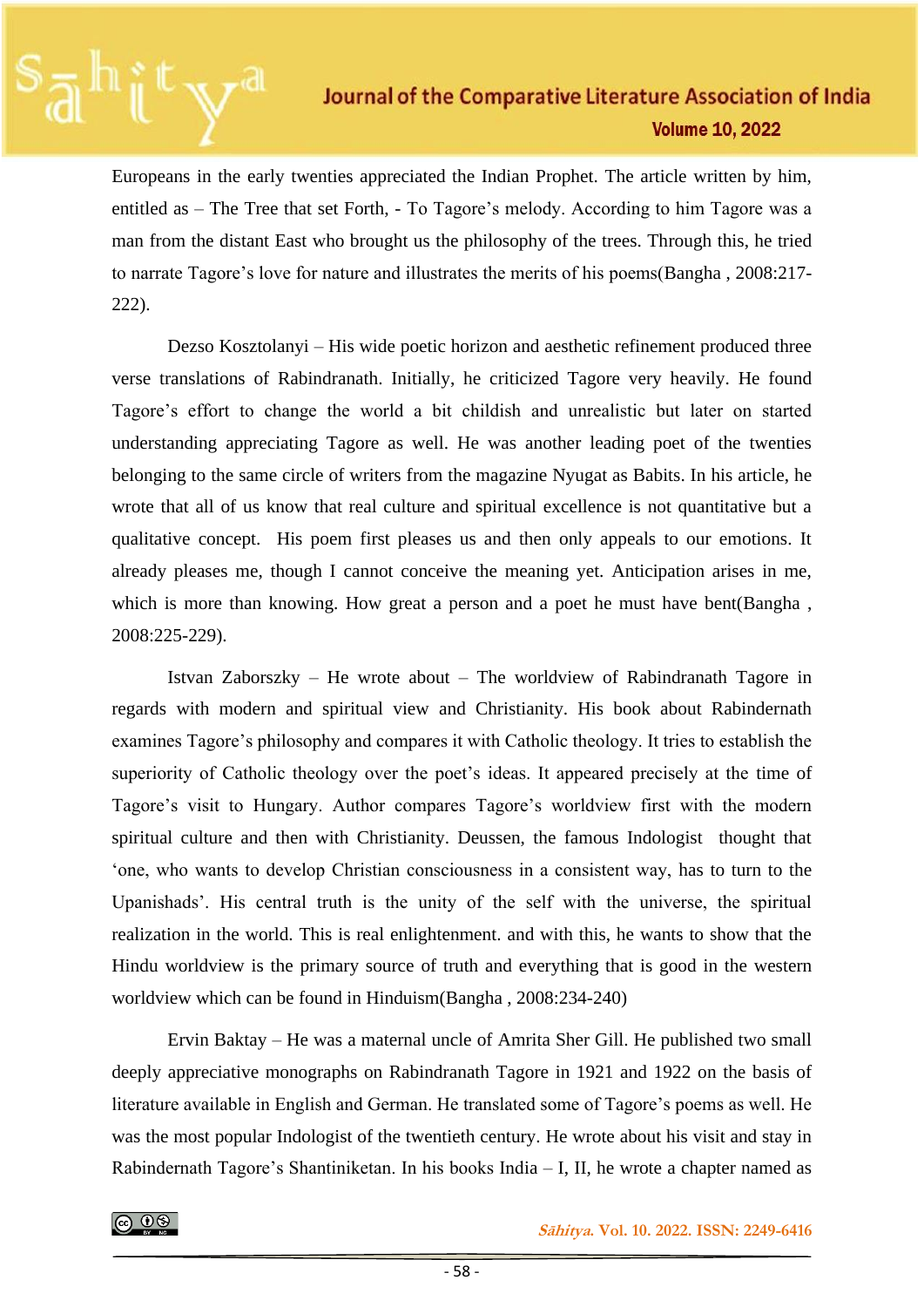Visit to Rabindranath Tagore. He wrote Tagore, is not an ascetic like Gandhi but an aesthete poet and artist. He wrote that it's beyond doubt that Tagore is one of the greatest spirits of today. His work holds an international value. His poetry and philosophy is a high and distinctive interpretation of India's most excellent thoughts and of the inspired visions of a genius. The poet is an intellectual aristocrat. He wrote about the description of Shantiniketan-The abode of Peace(Bangha , 2008:250-260).

Erzsébet Brunner – She was the painter who initially visited Shantiniketan and finally settled down in India. She wrote a biography on it and was awarded Padma Shri by the Indian Government. She was also given an honorary doctorate of Visva – Bharti. In her autobiography she mentioned about her stay in Shantiniketan and about Rabindranath Tagore as well. Initially when she came to India in 1930, she stayed in Shantiniketan for about two years as guests of the poet. Later she settled down in India. The following excerpts are taken from Brunner's unpublished English autobiography. She spent time with her mother in Shantiniketan in rest and in peace by using the language of the soul and of art as she didn't even speak English in the initial days. They also painted Tagore's portrait as well as other parts of India. Tagore gave them the initial base to settle down India and flourish their art of Painting(Bangha , 2008:273-290).

Sandor Marai – He was one of the few Hungarian novelists who achieved international fame. In 1921, he published a short piece on Tagore. In this article he expressed his appreciation for a poet full of deep knowledge and also illustrated that people made a business out of him. His article was titled 'Tagore'(Bangha , 2008:207-210).

Jeno Dsida – He wrote the poem 'Towards the Eastern Sunrise'. This poem was published on the Front page of the magazine Pasztortuz. In the poem, he tried to connect Tagore's poem fame in the western world with the benefits of the mankind of Humanity in the western world(Bangha , 2008:223-225).

Zoltan Szasz – In communism regime he attacked Tagore by accusing him of being peculiar. He considered Tagore as a part of the strange phenomenon of his era. He was a travelling sage of bizarre ideologies. After Tagore's lecture, he accused Tagore's irony as irrationalism and presented him as a mediocre writer. He wrote an article named as Tagur. One cannot deny that his poems radiate charm, freshness, and gracious primitiveness. Still, he didn't want to give out his final verdict on Tagore as he felt that he was yet to read Tagore's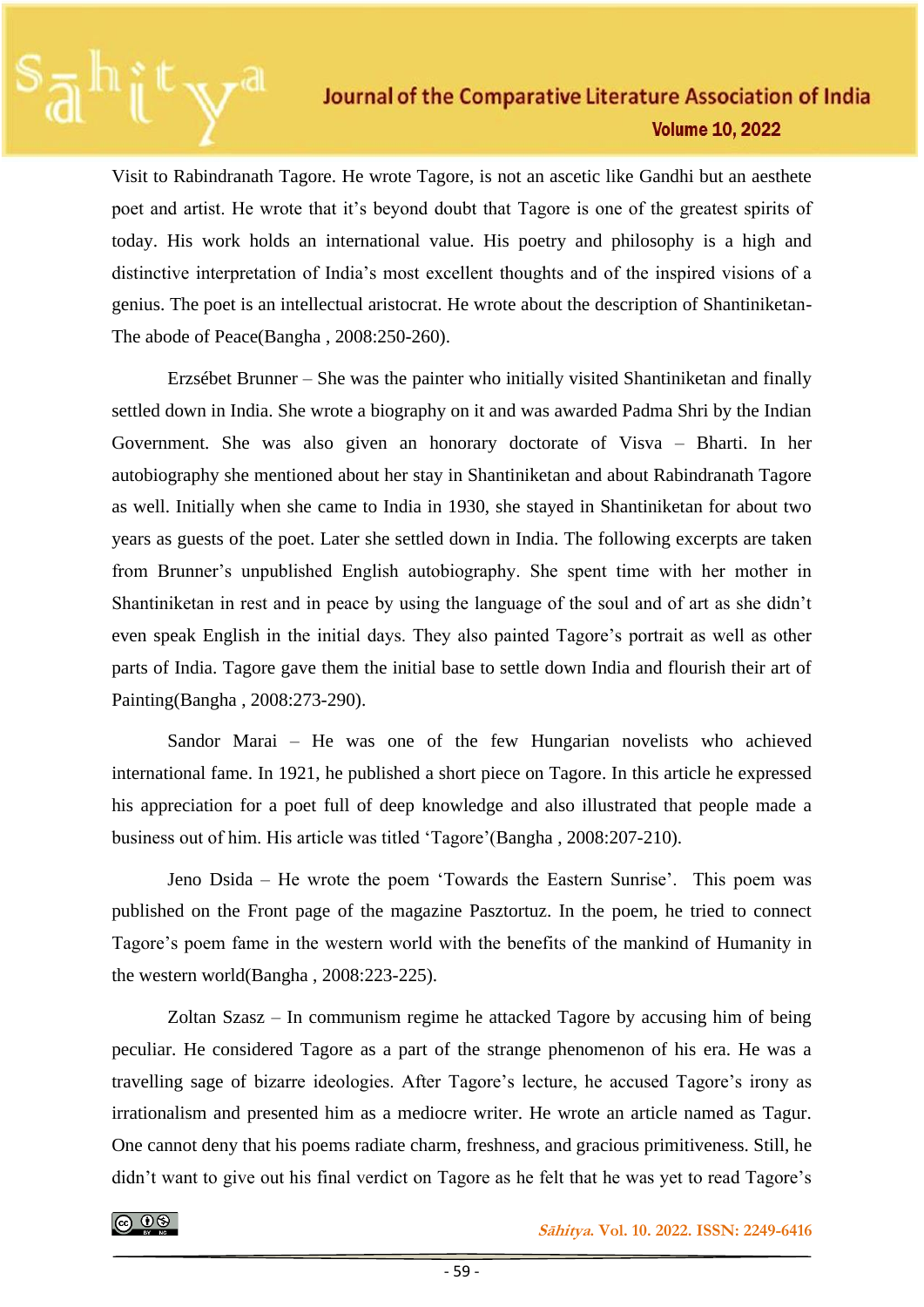best work. It frequently produces the idea that civilization is worthless but culture is everything. Let us also love and celebrate Tagur but do not see in him a sort of superior miracle(Bangha , 2008:230-233).

Istvan Soter – Istvan Soter- He celebrated Indian poet as a representative of the literature of the third world just emerging from the fetters of colonialism. He was the initiator of the studies of comparative literature in Hungary. He examined from a Marxist point of view the cause of the rise and the fall of early enthusiasm for Rabindranath and celebrated the Indian poet as a representative of the literature of the third world just emerging from the fetters of colonialism. Apart from this, he emphasized the unique importance of the Bengali poetic forms used by Rabindranath(Bangha , 2008:266-270).

The Europe of the 1910s on the eve of the World War discovered Tagore, the poet and thinker of India, with enthusiastic wonder. The fact that this discovery was quickly followed by the glamour of a Noble Prize was due to the increasing influence of a book of poems, a mature lyric poet presented itself to Europe with the help of the English translation. Many considered Tagore's writings the authentic voice of the 'mysterious' and 'romantic' East. Tagore wanted to enrich this world's culture with the spirit and approach of India. It is true that Tagore himself believed in the necessity of blending the cultures of India and Europe, that of the East and West. Europe celebrated the poet and the philosopher in him. We feel Tagore's poetry is unique, novel and inimitable. Tagore does not teach us to emigrate from the world but to acquire a happy and responsible position in it. It is not disgust with one's own culture but the thirst for other cultures that now motivates the response of our times for the humanism and gentle poetry of Tagore.

Tagore founded Shantiniketan – an ashram (monastery) which was an institute and the very first center of Comparative Literature. This shows how Tagore and the Hungarians both needed each other for different purposes. It can be said that a new merged era of Indian, Bengali, and Hungarian Literature took birth under Tagore's presence which has always inspired the authors and scholars of all times to explore beyond the standard norms in the field of literature.



 **Sāhitya. Vol. 10. 2022. ISSN: 2249-6416**